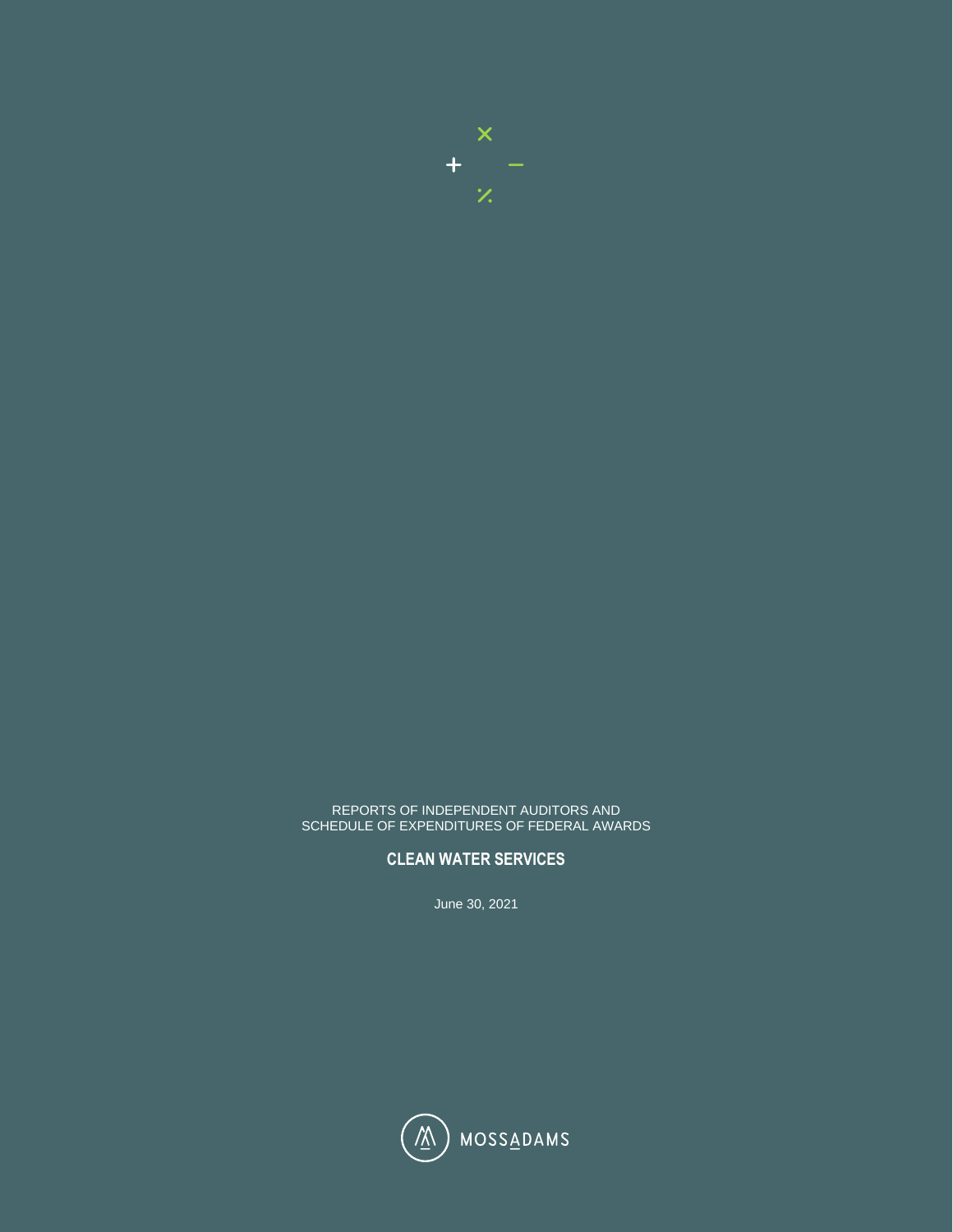# **Table of Contents**

|                                                                                                                                                                                                                                                                                                                                                                                                                                                           | <b>PAGE</b>        |
|-----------------------------------------------------------------------------------------------------------------------------------------------------------------------------------------------------------------------------------------------------------------------------------------------------------------------------------------------------------------------------------------------------------------------------------------------------------|--------------------|
| <b>Independent Auditors' Reports:</b>                                                                                                                                                                                                                                                                                                                                                                                                                     |                    |
| Report of Independent Auditors on the Financial Statements for the Year<br>Ended June 30, 2021                                                                                                                                                                                                                                                                                                                                                            |                    |
| Report of Independent Auditors on Internal Control Over Financial Reporting and<br>on Compliance and Other Matters Based on an Audit of Financial Statements<br>Performed in Accordance with Government Auditing Standards<br>Report of Independent Auditors on Compliance for the Major Federal Program;<br>Report on Internal Control Over Compliance; and Report on the Schedule of<br>Expenditures of Federal Awards Required by the Uniform Guidance | $1 - 2$<br>$3 - 5$ |
| <b>Schedules:</b>                                                                                                                                                                                                                                                                                                                                                                                                                                         |                    |
| Schedule of Expenditures of Federal Awards                                                                                                                                                                                                                                                                                                                                                                                                                | 6                  |
| Notes to the Schedule of Expenditures of Federal Awards                                                                                                                                                                                                                                                                                                                                                                                                   | 7                  |
| Schedule of Findings and Questioned Costs                                                                                                                                                                                                                                                                                                                                                                                                                 | 8                  |
| * Incorporated by reference only.                                                                                                                                                                                                                                                                                                                                                                                                                         |                    |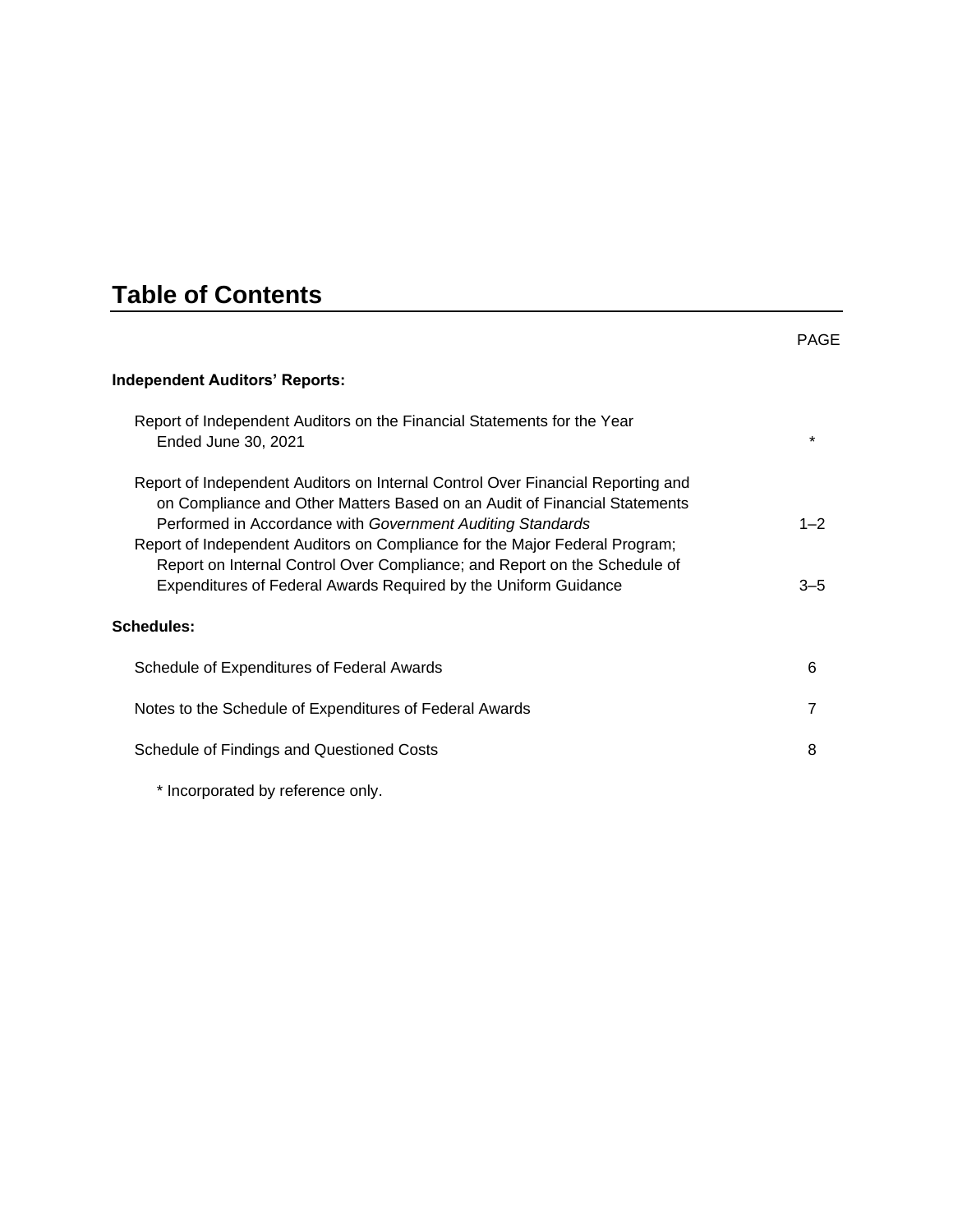

# **Report of Independent Auditors on Internal Control Over Financial Reporting and on Compliance and Other Matters Based on an Audit of Financial Statements Performed in Accordance with** *Government Auditing Standards*

To the Board of Directors Clean Water Services

We have audited, in accordance with the auditing standards generally accepted in the United States of America and the standards applicable to financial audits contained in *Government Auditing Standards* issued by the Comptroller General of the United States, the financial statements of Clean Water Services (the District), which comprise the statement of net position as of June 30, 2021, and the related statements revenues, expenses and changes in net position, and cash flows for the years then ended, and the related notes to the financial statements, and have issued our report thereon dated December 23, 2021.

### **Internal Control Over Financial Reporting**

In planning and performing our audit of the financial statements, we considered the District's internal control over financial reporting (internal control) as a basis for designing audit procedures that are appropriate in the circumstances for the purpose of expressing our opinion on the financial statements, but not for the purpose of expressing an opinion on the effectiveness of the District's internal control. Accordingly, we do not express an opinion on the effectiveness of the District's internal control.

A *deficiency in internal control* exists when the design or operation of a control does not allow management or employees, in the normal course of performing their assigned functions, to prevent, or detect and correct, misstatements on a timely basis. A *material weakness* is a deficiency, or a combination of deficiencies, in internal control such that there is a reasonable possibility that a material misstatement of the entity's financial statements will not be prevented, or detected and corrected, on a timely basis. A *significant deficiency* is a deficiency, or a combination of deficiencies, in internal control that is less severe than a material weakness, yet important enough to merit attention by those charged with governance.

Our consideration of internal control was for the limited purpose described in the first paragraph of this section and was not designed to identify all deficiencies in internal control that might be material weaknesses or significant deficiencies. Given these limitations, during our audit we did not identify any deficiencies in internal control that we consider to be material weaknesses. However, material weaknesses may exist that have not been identified.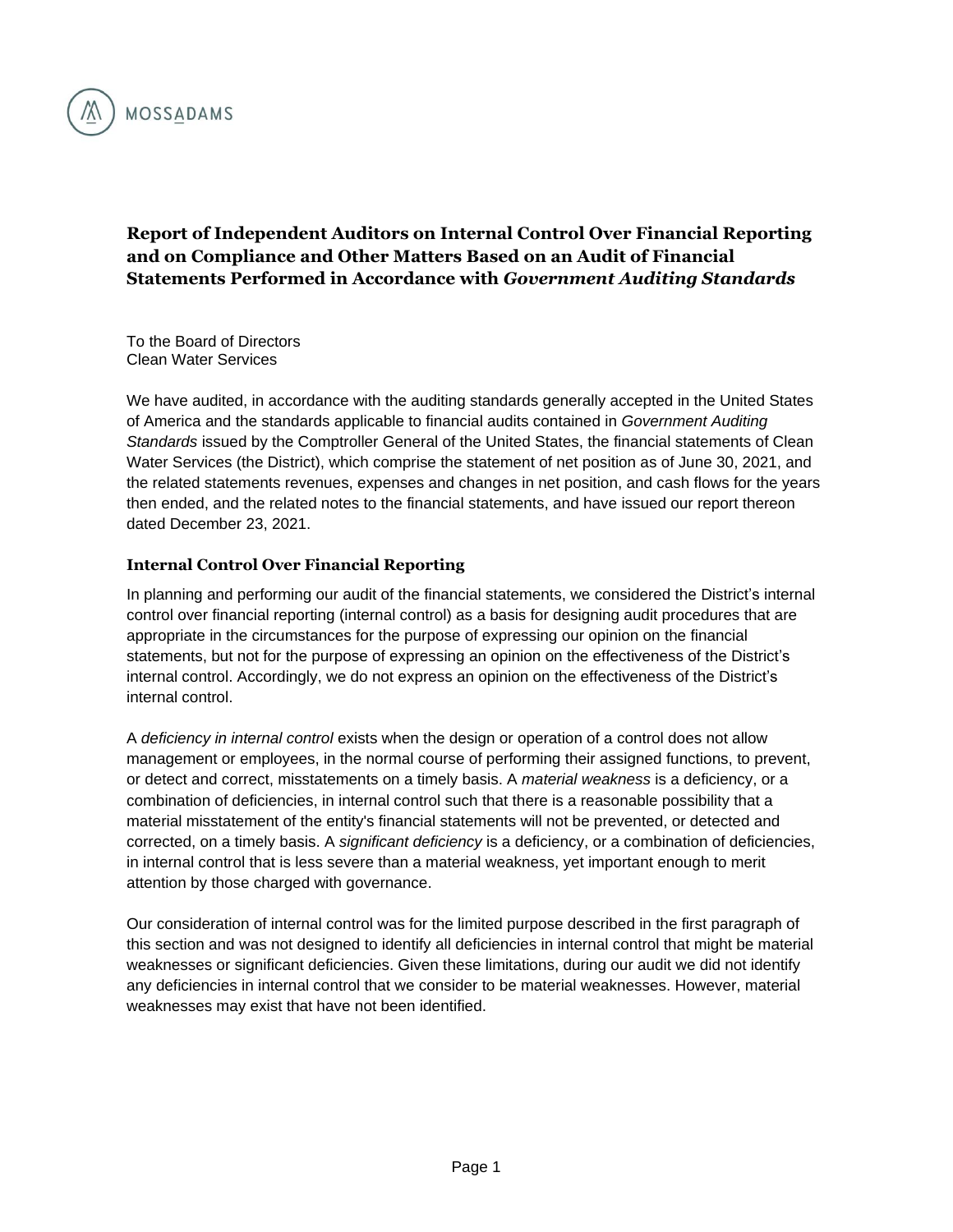# **Compliance and Other Matters**

As part of obtaining reasonable assurance about whether the District's financial statements are free from material misstatement, we performed tests of its compliance with certain provisions of laws, regulations, contracts, and grant agreements, noncompliance with which could have a direct and material effect on the financial statements. However, providing an opinion on compliance with those provisions was not an objective of our audit, and accordingly, we do not express such an opinion. The results of our tests disclosed no instances of noncompliance or other matters that are required to be reported under *Government Auditing Standards*.

# **Purpose of this Report**

The purpose of this report is solely to describe the scope of our testing of internal control and compliance and the results of that testing, and not to provide an opinion on the effectiveness of the entity's internal control or on compliance. This report is an integral part of an audit performed in accordance with *Government Auditing Standards* in considering the entity's internal control and compliance. Accordingly, this communication is not suitable for any other purpose.

Moss Adame LLP

Portland, Oregon December 23, 2021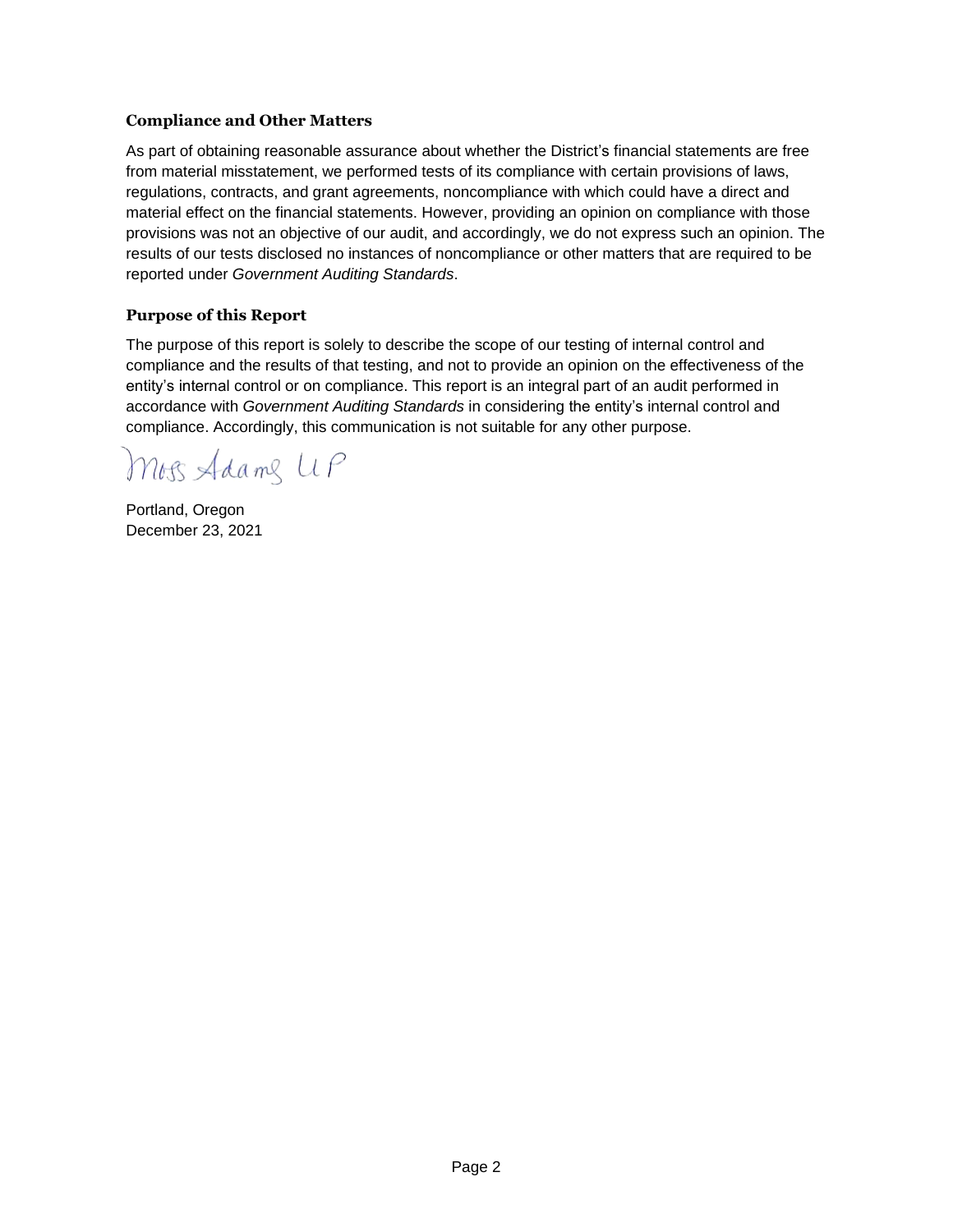

**Report of Independent Auditors on Compliance for the Major Federal Program; Report on Internal Control Over Compliance; and Report on the Schedule of Expenditures of Federal Awards Required by the Uniform Guidance**

To the Board of Directors Clean Water Services

### **Report on Compliance for The Major Federal Program**

We have audited Clean Water Service's (the "District") compliance with the types of compliance requirements described in the *OMB Compliance Supplement* that could have a direct and material effect on the District's major federal program for the year ended June 30, 2021. The District's major federal program is identified in the summary of auditor's results section of the accompanying schedule of findings and questioned costs.

### *Management's Responsibility*

Management is responsible for compliance with federal statutes, regulations, and the terms and conditions of its federal awards applicable to its federal programs.

#### *Auditor's Responsibility*

Our responsibility is to express an opinion on compliance for the District's major federal program based on our audit of the types of compliance requirements referred to above. We conducted our audit of compliance in accordance with auditing standards generally accepted in the United States of America; the standards applicable to financial audits contained in *Government Auditing Standards*, issued by the Comptroller General of the United States; and the audit requirements of Title 2 U.S. *Code of Federal Regulations* Part 200*, Uniform Administrative Requirements, Cost Principles, and Audit Requirements for Federal Awards* (Uniform Guidance). Those standards and the Uniform Guidance require that we plan and perform the audit to obtain reasonable assurance about whether noncompliance with the types of compliance requirements referred to above that could have a direct and material effect on a major federal program occurred. An audit includes examining, on a test basis, evidence about the District's compliance with those requirements and performing such other procedures as we considered necessary in the circumstances.

We believe that our audit provides a reasonable basis for our opinion on compliance for the major federal program. However, our audit does not provide a legal determination of District's compliance.

#### *Opinion on the Major Federal Program*

In our opinion, the District complied, in all material respects, with the types of compliance requirements referred to above that could have a direct and material effect on its major federal program for the year ended June 30, 2021.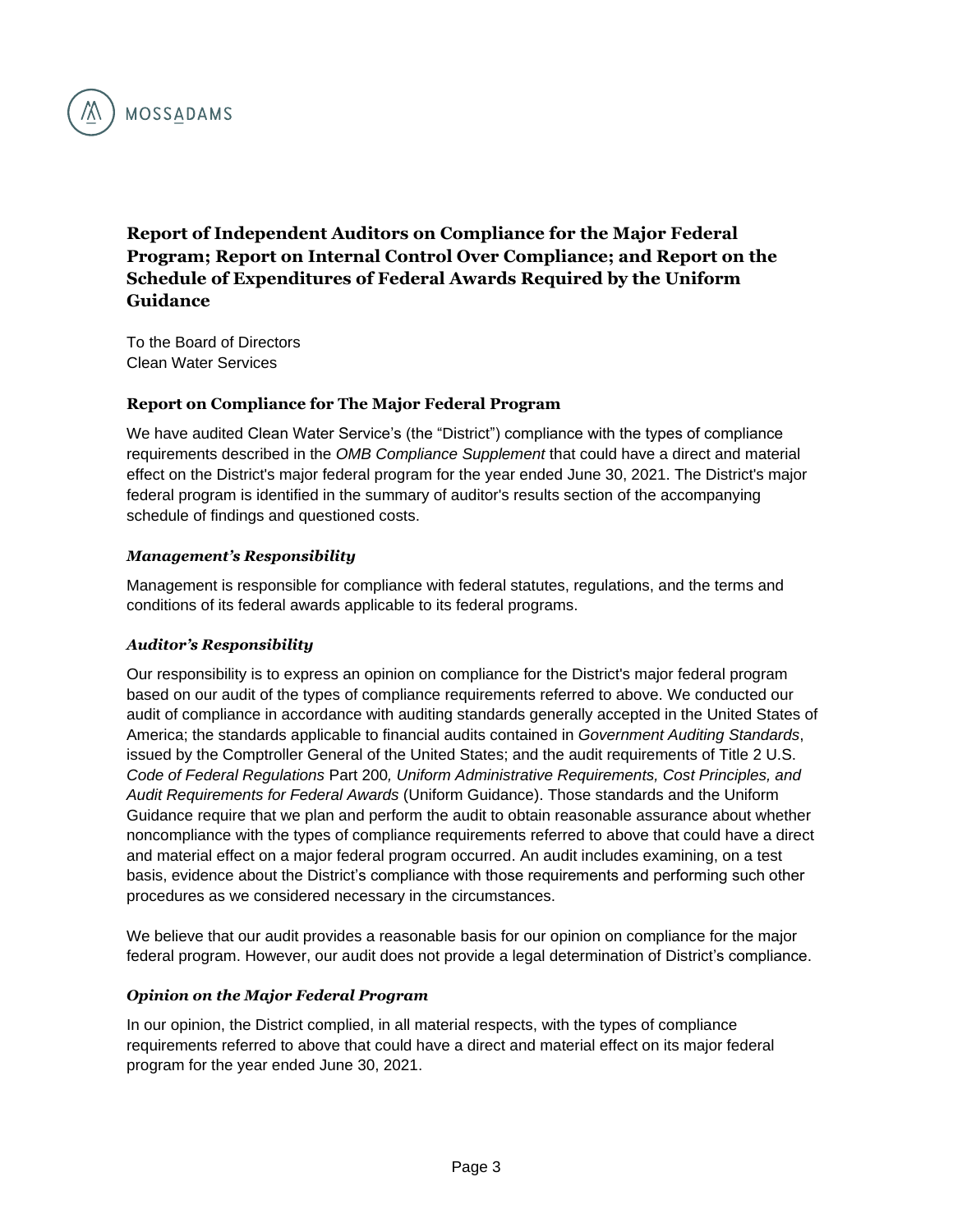# **Report on Internal Control Over Compliance**

Management of the District is responsible for establishing and maintaining effective internal control over compliance with the types of compliance requirements referred to above. In planning and performing our audit of compliance, we considered the District's internal control over compliance with the types of requirements that could have a direct and material effect on each major federal program to determine the auditing procedures that are appropriate in the circumstances for the purpose of expressing an opinion on compliance for each major federal program and to test and report on internal control over compliance in accordance with the Uniform Guidance, but not for the purpose of expressing an opinion on the effectiveness of internal control over compliance. Accordingly, we do not express an opinion on the effectiveness of the District's internal control over compliance.

A *deficiency in internal control over compliance* exists when the design or operation of a control over compliance does not allow management or employees, in the normal course of performing their assigned functions, to prevent, or detect and correct, noncompliance with a type of compliance requirement of a federal program on a timely basis. A *material weakness in internal control over compliance* is a deficiency, or a combination of deficiencies, in internal control over compliance such that there is a reasonable possibility that material noncompliance with a type of compliance requirement of a federal program will not be prevented, or detected and corrected, on a timely basis. A *significant deficiency in internal control over compliance* is a deficiency, or a combination of deficiencies, in internal control over compliance with a type of compliance requirement of a federal program that is less severe than a material weakness in internal control over compliance, yet important enough to merit attention by those charged with governance.

Our consideration of internal control over compliance was for the limited purpose described in the first paragraph of this section and was not designed to identify all deficiencies in internal control over compliance that might be material weaknesses or significant deficiencies. We did not identify any deficiencies in internal control over compliance that we consider to be material weaknesses. However, material weaknesses may exist that have not been identified.

The purpose of this report on internal control over compliance is solely to describe the scope of our testing of internal control over compliance and the results of that testing based on the requirements of the Uniform Guidance. Accordingly, this report is not suitable for any other purpose.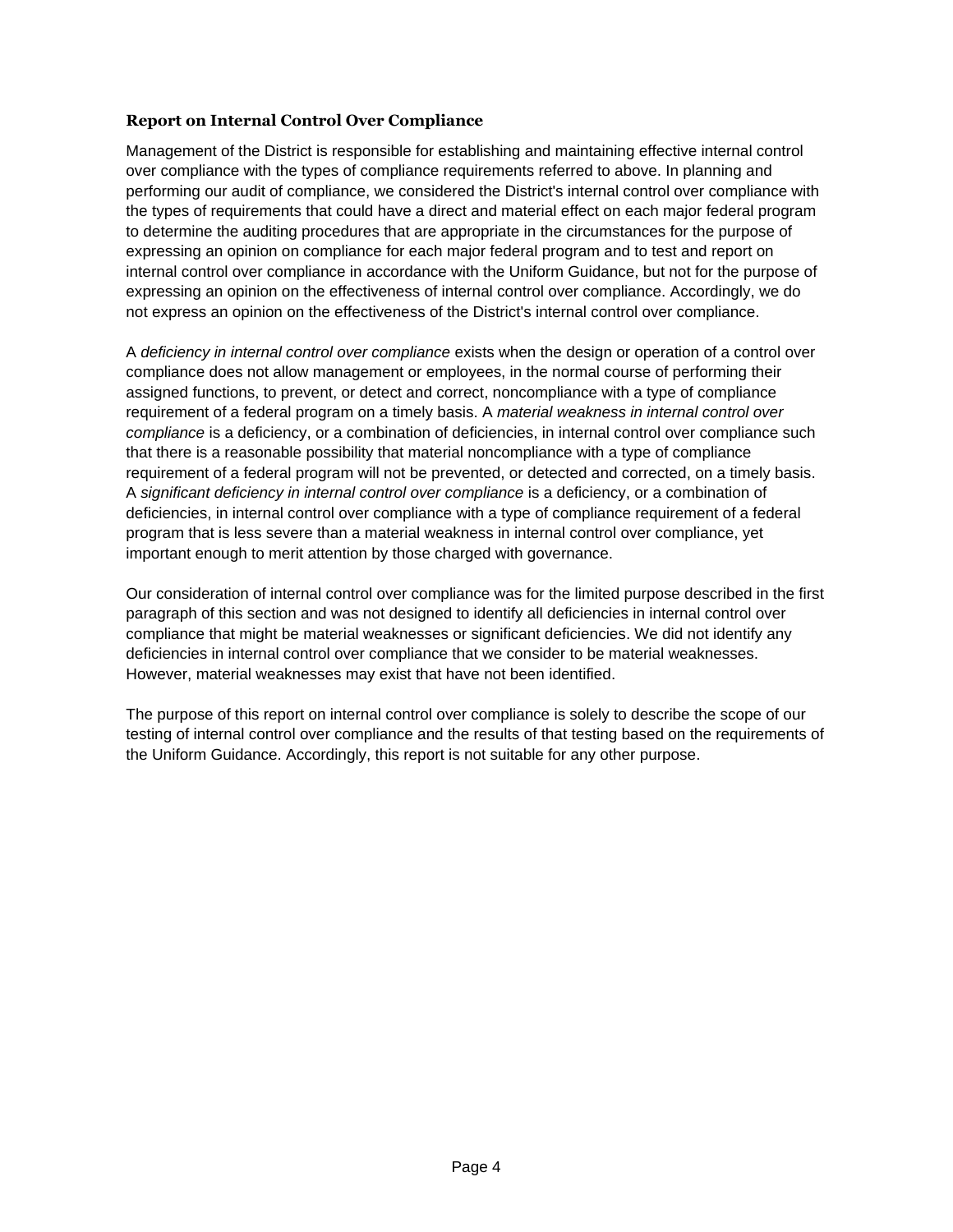# **Report on Schedule of Expenditures of Federal Awards Required by the Uniform Guidance**

We have audited the financial statements of the District as of and for the year ended June 30, 2021*,*  and have issued our report thereon dated December 23, 2021, which contained an unmodified opinion on those financial statements. Our audit was conducted for the purpose of forming an opinion on the financial statements as a whole. The accompanying schedule of expenditures of federal awards and notes to the schedule of expenditures of federal awards are presented for purposes of additional analysis as required by the Uniform Guidance and is not a required part of the financial statements. Such information is the responsibility of management and was derived from and relates directly to the underlying accounting and other records used to prepare the financial statements. The information has been subjected to the auditing procedures applied in the audit of the financial statements and certain additional procedures, including comparing and reconciling such information directly to the underlying accounting and other records used to prepare the financial statements or to the financial statements themselves, and other additional procedures in accordance with auditing standards generally accepted in the United States of America. In our opinion, the schedule of expenditures of federal awards and notes to the schedule of expenditures of federal awards are fairly stated in all material respects in relation to the financial statements as a whole.

Moss Adams UP

Portland, Oregon December 23, 2021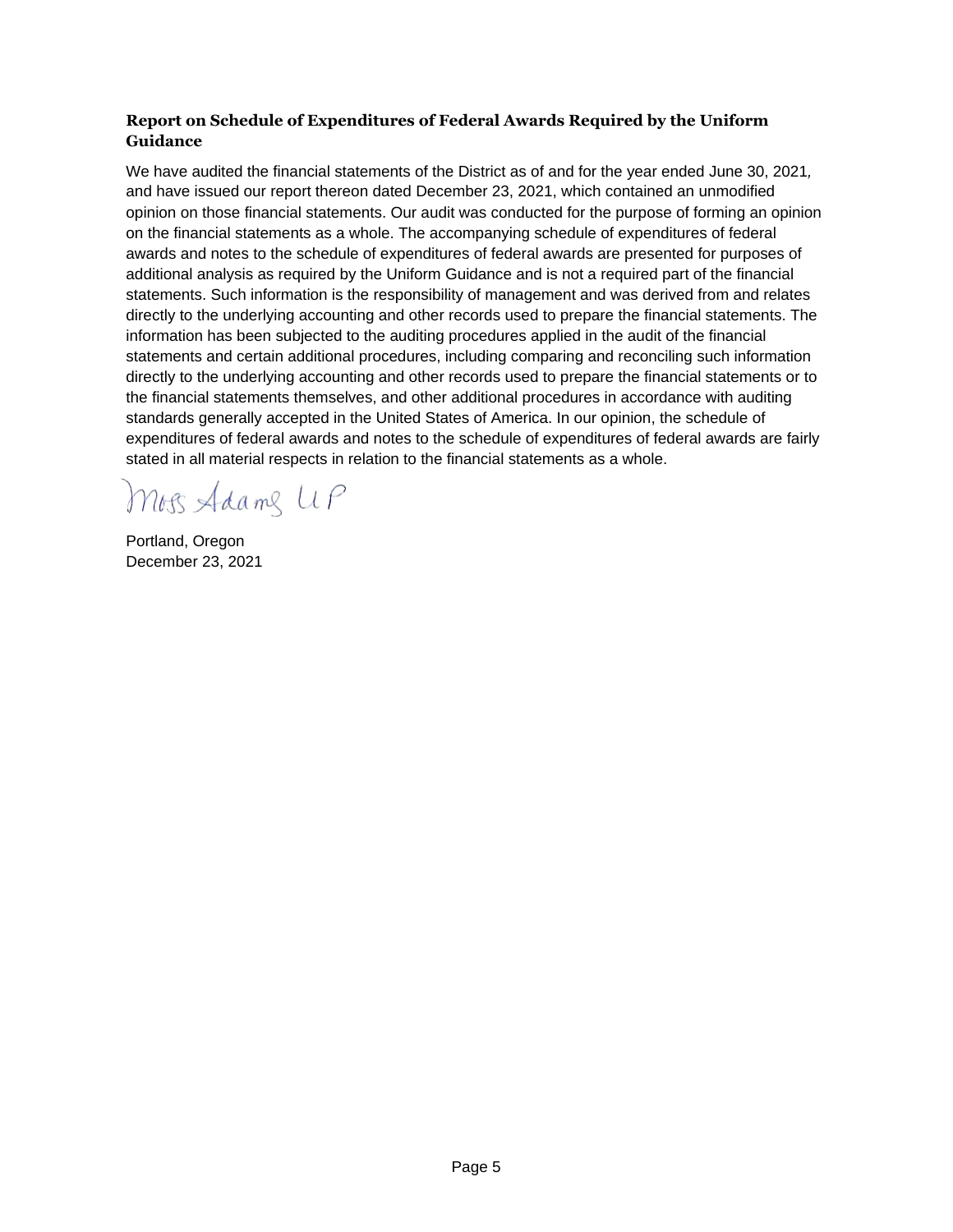# **Clean Water Services Schedule of Expenditures of Federal Awards For the Year Ended June 30, 2021**

| Federal Grantor/Pass-through Grantor<br>Program Title                    | Agency or<br>Pass-through<br>Number      | <b>ALN</b><br><b>Number</b> | Expenditures |           |     | Amount<br>Provided to<br>Subrecipients |
|--------------------------------------------------------------------------|------------------------------------------|-----------------------------|--------------|-----------|-----|----------------------------------------|
| United States Department of the Interior /                               | Columbia Land Trust                      |                             |              |           |     |                                        |
| North American Wetlands Conservation Fund                                | F19AP00307                               | 15.623                      | \$           | 145.407   | \$  |                                        |
| Department of Homeland Security /<br>Disaster Grants - Public Assistance | Oregon Office of Emergency<br>Management |                             |              |           |     |                                        |
| (Presidentially Declared Disasters)                                      | DR-4499-OR                               | 97.036                      |              | 75.216    |     |                                        |
| US Department of Treasury /                                              | <b>Washington County</b>                 |                             |              |           |     |                                        |
| COVID-19 - Coronavirus Relief Fund                                       | N/A                                      | 21.019                      |              | 844.758   |     |                                        |
|                                                                          |                                          |                             |              | 1,065,381 | \$. |                                        |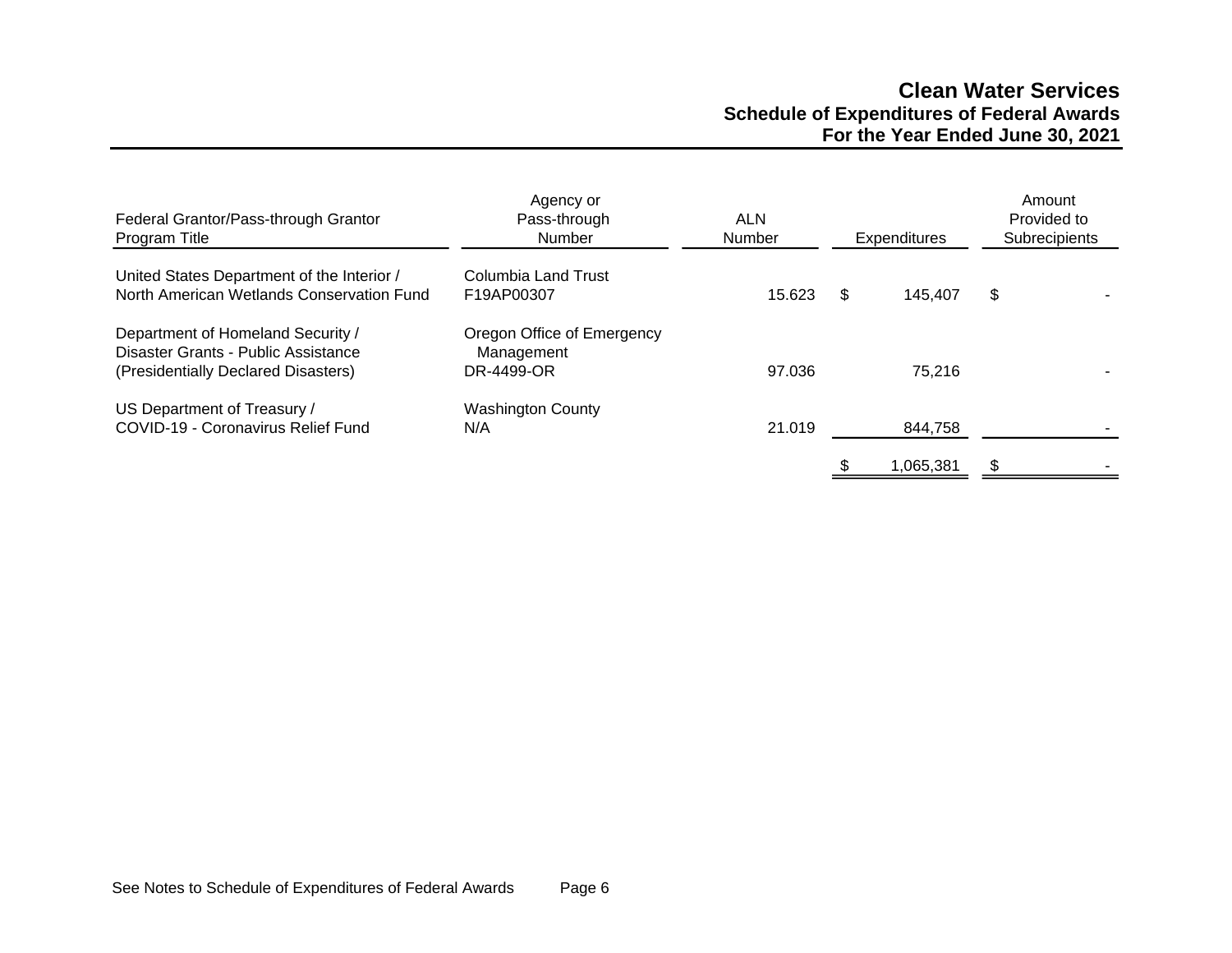# **1. Reporting Entity**

Clean Water Services ("District") is a component unit of Washington County, Oregon. The District is responsible for the ownership and operations of the sanitary sewer and surface water system in the Tualatin River Drainage Basin.

# **2. Basis of Presentation**

The accompanying Schedule of Expenditures of Federal Awards (the "Schedule") includes all federal grant activity of the District, under programs of the federal government for the year ended June 30, 2021. The information in this Schedule is presented in accordance with the requirements of Title 2 U.S. *Code of Federal Regulations* (CFR) Part 200, *Uniform Administrative Requirements, Cost Principles, and Audit Requirements for Federal Awards* (Uniform Guidance). Because this Schedule presents only a selected portion of the operations of the District, it is not intended to and does not present the financial position, changes in net position or cash flows of the District.

# **3. Summary of Significant Accounting Policies and Revenue and Expense Recognition**

Expenditures reported on the Schedule are reported on the accrual basis of accounting, which is consistent with the financial statements, as described in Note 1 to the District's June 30, 2021 financial statements. Such expenditures are recognized following the cost principles contained in Uniform Guidance, wherein certain types of expenditures are not allowable or are limited as to reimbursement.

The District does not utilize the 10 percent de minimis rate for overhead allocation.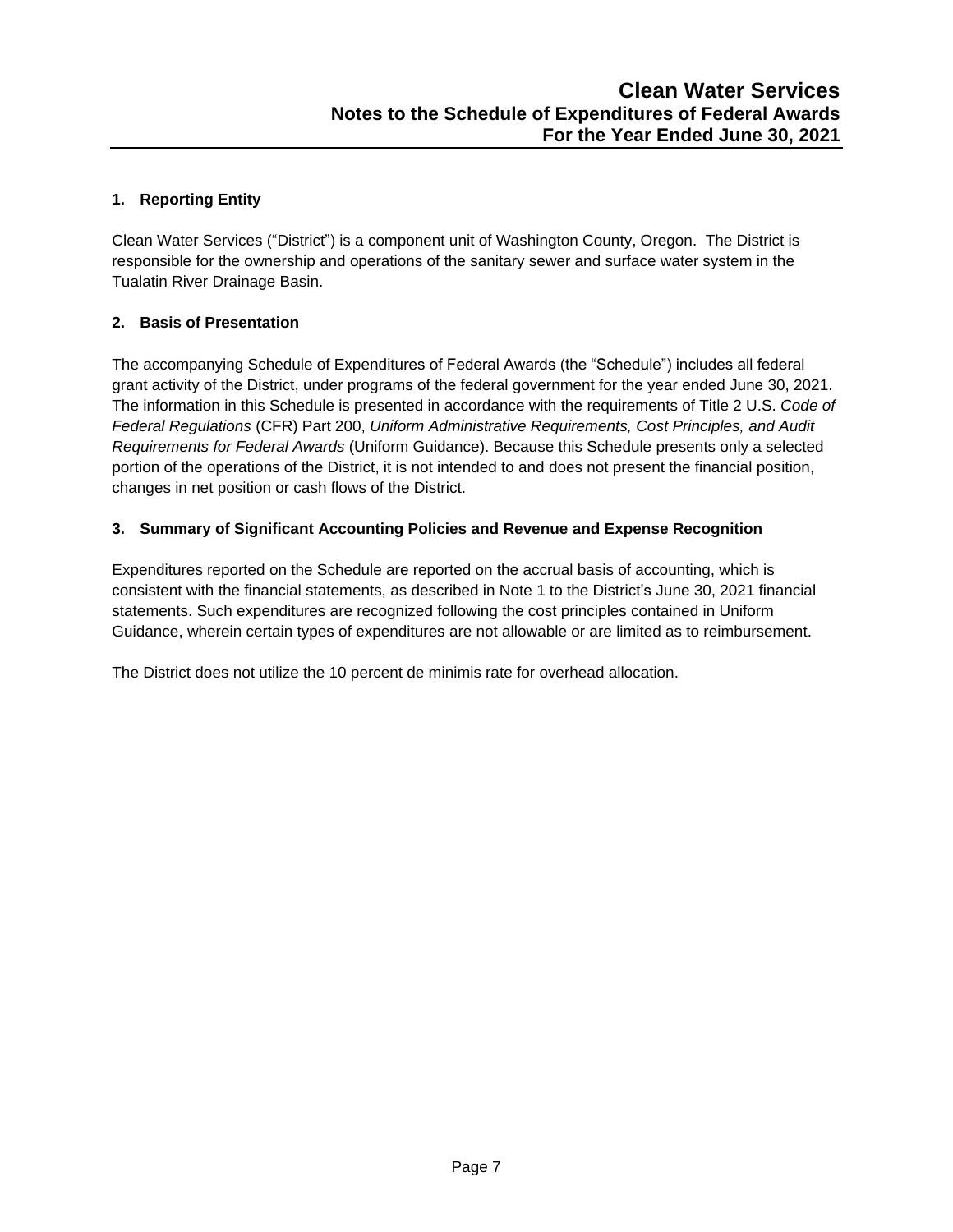| Section I - Summary of Auditor's Results                                                                                                                                             |  |                    |                                 |                            |
|--------------------------------------------------------------------------------------------------------------------------------------------------------------------------------------|--|--------------------|---------------------------------|----------------------------|
| <b>Financial Statements</b>                                                                                                                                                          |  |                    |                                 |                            |
| Type of report the auditor issued on whether the financial<br>statements audited were prepared in accordance with<br>GAAP:                                                           |  | <b>Unmodified</b>  |                                 |                            |
| Internal control over financial reporting:<br>Material weakness(es) identified?<br>Significant deficiency (ies) identified?<br>Noncompliance material to financial statements noted? |  | Yes<br>Yes.<br>Yes | $\boxtimes$<br>$\boxtimes$<br>⊠ | No.<br>None reported<br>No |
| <b>Federal Awards</b>                                                                                                                                                                |  |                    |                                 |                            |
| Internal control over major programs:<br>Material weakness(es) identified?<br>٠<br>Significant deficiency (ies) identified?                                                          |  | Yes<br>Yes         | $\boxtimes$<br>⊠                | No.<br>None reported       |
| Any audit findings disclosed that are required to be reported<br>in accordance with section 510(a) of Circular A-133?                                                                |  | Yes                | $\boxtimes$                     | No                         |

# **Identification of Major Program and type of Auditor's report issued on compliance for major federal program**

|                                                                                        | CFDA Number | Name of Federal Program or Cluster | <b>Type of Auditor's Report</b><br><b>Issued on Compliance for</b><br><b>Major Federal Program</b> |    |    |            |
|----------------------------------------------------------------------------------------|-------------|------------------------------------|----------------------------------------------------------------------------------------------------|----|----|------------|
|                                                                                        | 21.019      | COVID-19 - Coronavirus Relief Fund |                                                                                                    |    |    | Unmodified |
| Dollar threshold used to distinguish between type A and<br>type B programs:<br>750,000 |             |                                    |                                                                                                    |    |    |            |
| Auditee qualified as low-risk auditee?                                                 |             |                                    | Yes                                                                                                | IX | No |            |

# **Section II – Financial Statement Findings**

None reported.

# **Section III – Federal Award Findings and Questioned Costs**

None reported.